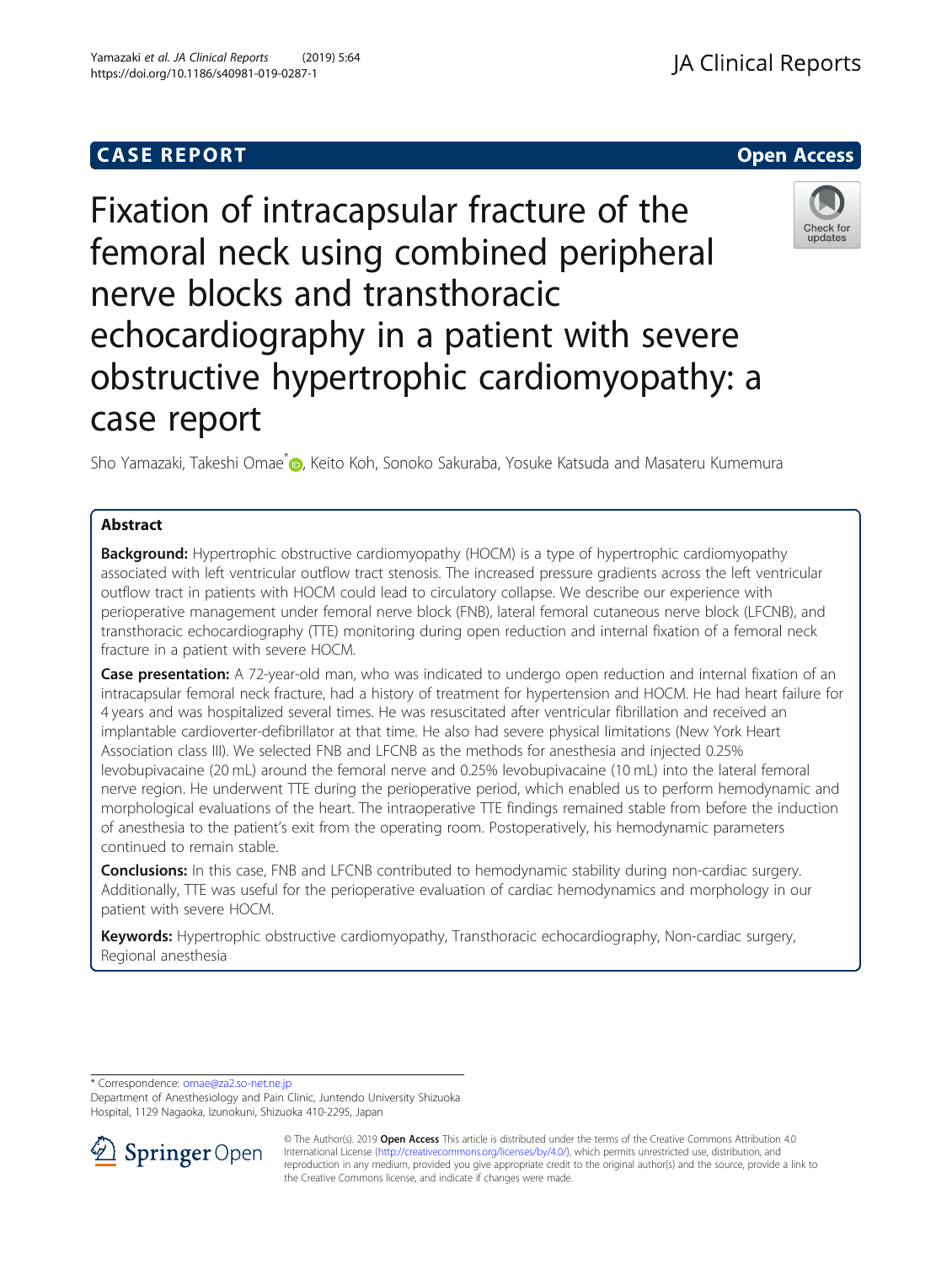# <span id="page-1-0"></span>Background

Hypertrophic cardiomyopathy (HCM) is defined as left or right ventricular hypertrophy without any apparent cause, such as hypertension or aortic stenosis [[1,](#page-3-0) [2](#page-3-0)]. Hypertrophic obstructive cardiomyopathy (HOCM) is a type of HCM that involves left ventricular outflow tract obstruction (LVOTO)  $[1, 2]$  $[1, 2]$  $[1, 2]$  $[1, 2]$ . The increased pressure gradient across the left ventricular outflow tract (LVOT) in the patients with HOCM could lead to circulatory collapse due to systolic anterior motion of the mitral valve (SAM) and mitral regurgitation (MR) [\[3](#page-3-0)]. Hemodynamic variables such as preload, afterload, and ventricular myocardial contractility are prone to fluctuations in the perioperative period. These circulatory changes would increase the pressure gradient across the LVOT [\[3](#page-3-0)–[5](#page-3-0)]. Here, we report a case in which peripheral nerve block and monitoring with transthoracic echocardiography (TTE) was useful in the management of a patient with severe HOCM during osteosynthesis of a femoral neck fracture.

#### Case presentation

A 72-year-old man (body weight, 50 kg; height, 158 cm) with a history of treatment for hypertension and HOCM visited our hospital with a chief complaint of pain in the buttock following a fall from his bed. Detailed examination revealed intracapsular fracture of the left femoral neck, for which open reduction and internal fixation (ORIF) was indicated. He was diagnosed with HOCM and LVOTO 6 years prior and was under treatment with carvedilol and cibenzoline. He had heart failure for 4 years and had been hospitalized several times because of exacerbation of LVOTO. Three years ago, he was resuscitated following ventricular fibrillation and received an implantable cardioverter-defibrillator (ICD) at that time. ICD activation was subsequently confirmed. Although the patient had no symptoms at rest before the injury, he had severe physical limitations [New York Heart Association (NYHA) Class III]. Cardiac auscultation revealed a Levine III/IV systolic murmur in the third intercostal space at the left sternal border.

Preoperatively, the patient's brain natriuretic peptide level was elevated (548 pg/mL). Further, electrocardiography revealed atrial fibrillation, and TTE revealed asymmetric septal hypertrophy (ventricular septum [VS] thickness, 28 mm; left ventricular posterior wall [PW] thickness, 14 mm; VS/PW ratio, 2.0). His pressure gradient across the LVOT was 65 mmHg, and mild MR was observed. On the basis of these findings and test results, the patient was diagnosed as having severe HOCM.

We selected femoral nerve block (FNB) and lateral femoral cutaneous nerve block (LFCNB) for the administration of anesthesia and TTE for monitoring. Carvedilol and cibenzoline were administered through the day of surgery. The patient was monitored using a five-lead electrocardiogram and pulse oximeter after admission to the operating room. Continuous arterial pressure monitoring was performed using a catheter inserted in the left radial artery prior to regional anesthesia via FNB. TTE was performed using a sector array transducer (Philips S8-3; Philips, Amsterdam, The Netherlands) and Philips iE33. The left ventricular ejection fraction, left ventricular filling pressure (e/e′), and cardiac index of the aortic valve were measured (hemodynamic parameters) using continuous Doppler ultrasound. The pressure gradient across LVOT, left ventricular end-diastolic and endsystolic diameters, and effective regurgitant orifice area were also measured (morphological parameters).

A linear ultrasonic probe (HFL50 15–6 MHz; SonoSite Inc., Bothell, WA, USA) and an 18-gauge Contiplex Tuohy needle (B-Braun Ltd., Tochigi, Japan) were used for the left FNB: 0.25% levobupivacaine (20 mL) was injected around the left femoral nerve, and 0.25% levobupivacaine (10 mL) was injected into the left lateral femoral nerve region. Surgery was initiated after achieving anesthesia. No additional anesthesia was required intraoperatively, and the surgery was completed. The surgery duration was 45 min, and the anesthesia duration was 72 min. The total blood loss was 30 mL, and the fluid balance was + 190 mL. The intraoperative TTE findings remained stable from before the induction of anesthesia to the exit from the operating room (Tables 1 and [2\)](#page-2-0).

Postoperatively, the patient was transferred to the intensive care unit (ICU) and the hemodynamic parameters remained stable. Acetaminophen 1000 mg was administered intravenously 10 h after admission to the ICU for postoperative pain, after which there was no complaint of pain. His hemodynamic parameters continued to remain stable, and he was discharged from the ICU on the following day.

# **Discussion**

In this report, we describe our experience with anesthesia management during ORIF of femoral neck fracture in a patient with severe HOCM. Intraoperatively, the patient was monitored using TTE.

Cases of HCM can be classified as hypertrophic nonobstructive cardiomyopathy, HOCM, apical HCM, midventricular HOCM, and dilated-phase HCM [[4,](#page-3-0) [6](#page-3-0)]. Additionally, patients who satisfy any of the following criteria

Table 1 Hemodynamic variables after FNB and LFCNB

| Variables                                 |                            | Baseline Time after FNB (minutes) |  |  |  |  |  |  |                                    |  |
|-------------------------------------------|----------------------------|-----------------------------------|--|--|--|--|--|--|------------------------------------|--|
|                                           |                            |                                   |  |  |  |  |  |  | 0 10 20 30 40 50 60 End of surgery |  |
| MAP (mmHg)                                | 73 72 75 77 74 78 74 73 76 |                                   |  |  |  |  |  |  |                                    |  |
| HR (beats/min) 67 61 64 59 65 58 60 62 57 |                            |                                   |  |  |  |  |  |  |                                    |  |

FNB femoral nerve block, LFCNB lateral femoral cutaneous nerve block, MAP mean arterial pressure, HR heart rate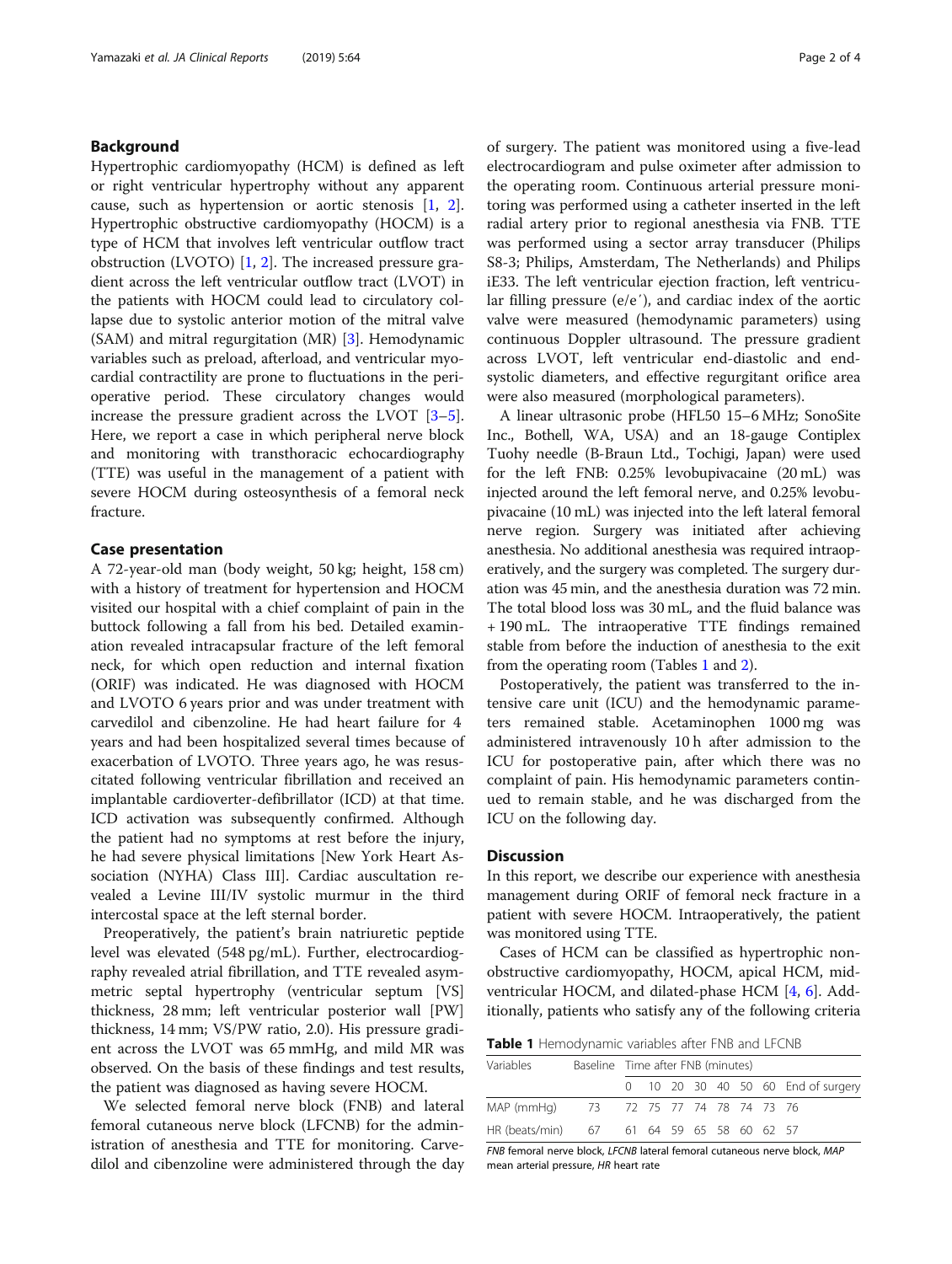<span id="page-2-0"></span>Table 2 Changes in echocardiographic parameters after FNB and LFCNB

| Variables                  | Baseline | Time after FNB (minutes) |      |      |      |      |      |      |                |  |
|----------------------------|----------|--------------------------|------|------|------|------|------|------|----------------|--|
|                            |          | 0                        | 10   | 20   | 30   | 40   | 50   | 60   | End of surgery |  |
| LVPG (mmHg)                | 69       | 70                       | 64   | 63   | 67   | 64   | 65   | 66   | 63             |  |
| LVDd (mm)                  | 34       | 33                       | 34   | 33   | 34   | 34   | 34   | 33   | 34             |  |
| LVDs (mm)                  | 19       | 18                       | 18   | 18   | 18   | 18   | 18   | 18   | 18             |  |
| $EROA$ (cm <sup>2</sup> )  | 0.18     | 0.18                     | 0.16 | 0.16 | 0.17 | 0.16 | 0.16 | 0.16 | 0.16           |  |
| EF (%)                     | 66       | 68                       | 63   | 63   | 66   | 63   | 64   | 64   | 63             |  |
| e/e'                       | 17       | 18                       | 17   | 17   | 17   | 16   |      | 17   | 16             |  |
| Cl (L/min/m <sup>2</sup> ) | 2.4      | 2.2                      | 2.4  | 2.4  | 2.3  | 2.4  | 2.4  | 2.3  | 2.4            |  |

FNB femoral nerve block, LFCNB lateral femoral cutaneous nerve block, LVPG left ventricular pressure gradient, LVDd left ventricular dimension at diastole, LVDs left ventricular dimension at systole, EROA effective requrgitant orifice area. EF ejection fraction ratio (%), determined using the modified Simpson method, e/e' color tissue Doppler imaging loops were obtained in the apical four-chamber view, and peak early diastolic velocity (e') was measured at the base of the septum, CI cardiac index, determined using transthoracic echocardiography with continuous Doppler measurements in the aortic valve

are diagnosed as having a severe disease: moderate-tosevere restriction of physical activity (NYHA Class III– IV), a history of sustained ventricular tachycardia or ventricular fibrillation, and a history of hospitalization for heart failure or arrhythmia treatment. The patient in this case had been diagnosed as having HOCM previously on the basis of LVOT stenosis, MR, and SAM. Additionally, he had developed ventricular fibrillation, for which an ICD was subsequently implanted, and his physical activity was moderately or severely restricted. Therefore, he was diagnosed as having severe HOCM [[4](#page-3-0)].

Although general or spinal anesthesia is usually selected for ORIF of hip fracture, both methods can cause hypotension in approximately one-third of patients [\[7](#page-3-0)]. By contrast, FNB, which has less of an effect on the sympathetic nerves, is expected to impact blood pressure to a lesser extent than spinal anesthesia  $[8-10]$  $[8-10]$  $[8-10]$ . Notably, decreased systemic vascular resistance due to anesthesia is associated with a high risk of an increased pressure gradient across the LVOT, which may create a stronger Venturi effect [\[4](#page-3-0), [5](#page-3-0), [11](#page-3-0)]. This could cause aspiration of the anterior mitral leaflet into the LVOT, thus worsening MR [[4,](#page-3-0) [5](#page-3-0), [11](#page-3-0)]. Our patient had HOCM with a pressure gradient > 50 mmHg across the LVOT. Therefore, we selected FNB and LFCNB for regional anesthesia to reduce the effect on systemic vascular resistance. However, insufficient anesthesia may enhance sympathetic nervous system activity, which would elevate the risk of increased cardiac contractility. This, in turn, could increase the pressure gradient across the LVOT and cause hemodynamic decompression [\[4](#page-3-0), [5](#page-3-0), [11](#page-3-0)]. To account for this risk, we did not initiate surgery in our patient until we had confirmed the achievement of sufficient anesthesia from the FNB and LFCNB. Hemodynamics were stable during the surgery (Tables [1](#page-1-0) and 2).

To our knowledge, this is the first report of peripheral nerve block under monitoring with TTE in a patient with HOCM. We subjected our patient to continuous

arterial pressure measurement and TTE in addition to the monitoring procedures described in the guidelines of the Japanese Society of Anesthesiology. Although the pulmonary catheter may be useful for circulatory management [[12\]](#page-3-0), recent studies point out the invasiveness of this device and the associated risk factors that may worsen patient outcome  $[13-15]$  $[13-15]$  $[13-15]$ . Therefore, we selected TTE for circulatory management in our case. The echocardiographic cardiac output measurements have been reported to be as accurate as thermal dilution according to assessment using a pulmonary arterial catheter, which is the current gold standard for cardiac output measurement [\[16](#page-3-0), [17](#page-3-0)]. As TTE could enable evaluation of cardiac hemodynamics and morphology, we could diagnose and treat the condition in a timely manner despite the increase in the pressure gradient at the LVOT site or worsening of MR. Although we had evaluated the systolic and diastolic functions, pressure gradient at the LVOT, and degree of MR, these parameters remained unchanged during the surgery (Table 2).

Our patient had previously undergone ICD implantation. The ICD was disabled to avoid malfunction. An external defibrillator was available for use in the event of ventricular tachycardia or ventricular fibrillation [[18,](#page-3-0) [19](#page-3-0)].

Postoperative pain could increase sympathetic nervous system activity, which could increase the pressure gradient across the LVOT. The combined peripheral nerve blocks contributed to postoperative cardiovascular stability and pain relief. In the early postoperative period, pain relief can be achieved with the peripheral nerve blocks supplemented by non-opioid drugs.

# Conclusions

We selected a combination of FNB and LFCNB to maintain the intraoperative preload, afterload, and ventricular myocardial contractility and TTE to evaluate the hemodynamic and morphological parameters of non